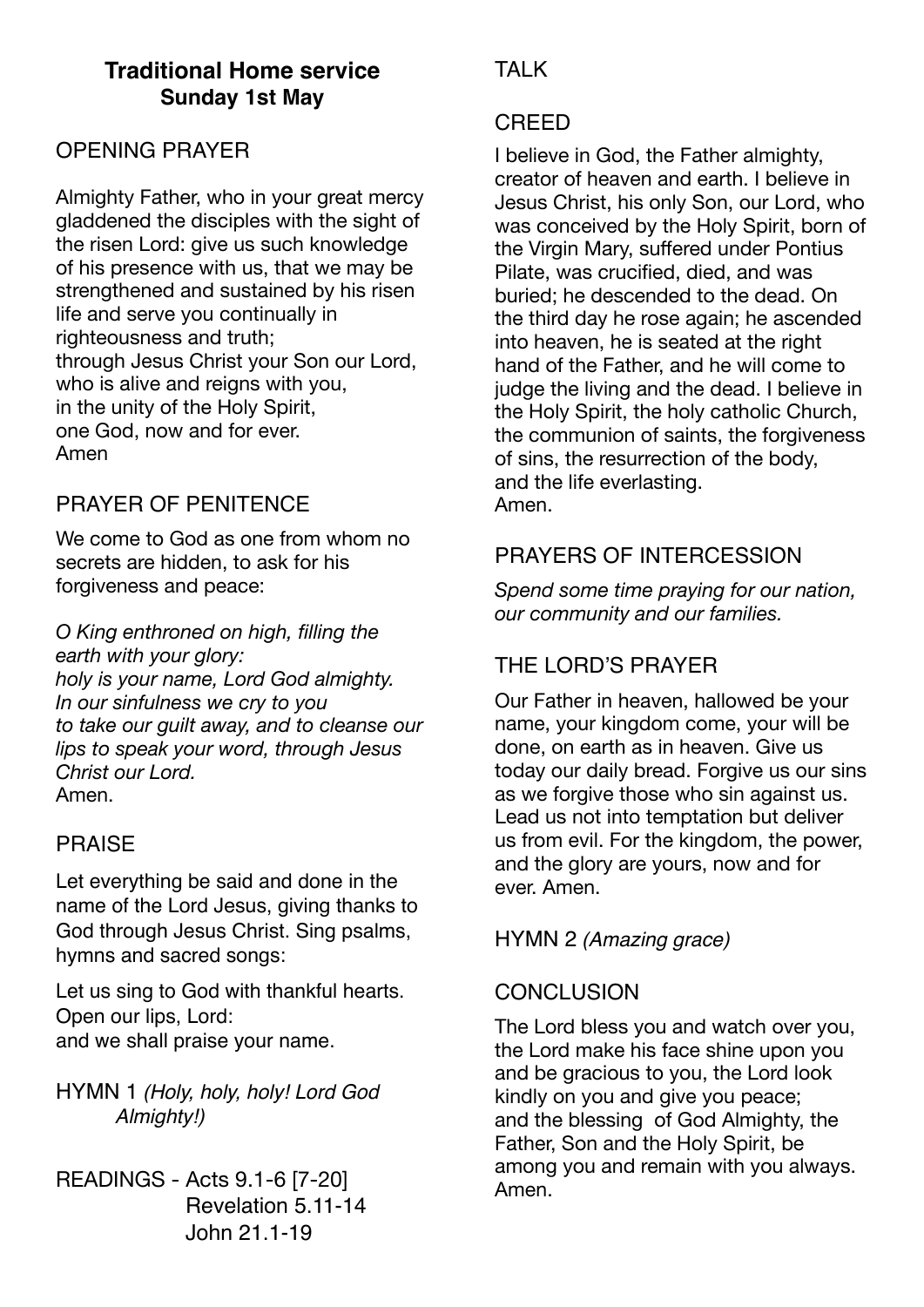# HYMNS TO USE

1 Holy, holy, holy! Lord God Almighty! Early in the morning our song shall rise to thee.

Holy, holy, holy, merciful and mighty! God in three persons, blessed Trinity!

2 Holy, holy, holy! All the saints adore thee,

casting down their golden crowns around the glassy sea;

cherubim and seraphim falling down before thee,

which wert and art and evermore shalt be.

3 Holy, holy, holy! Though the darkness hide thee,

though the eye of sinful man thy glory may not see,

only thou art holy; there is none beside thee,

perfect in pow'r, in love, and purity.

4 Holy, holy, holy! Lord God Almighty! All thy works shall praise thy name in earth, and sky and sea.

Holy, holy, holy! merciful and mighty! God in three persons, blessed Trinity!

1 Amazing grace (how sweet the sound)

that saved a wretch like me! I once was lost, but now am found, was blind, but now I see.

2 'Twas grace that taught my heart to fear,

and grace my fears relieved; how precious did that grace appear the hour I first believed!

3 Through many dangers, toils and snares

I have already come: 'tis grace has brought me safe thus far,

and grace will lead me home.

4 The Lord has promised good to me, his word my hope secures; he will my shield and portion be as long as life endures.

5 Yes, when this flesh and heart shall fail,

and mortal life shall cease: I shall possess, within the veil, a life of joy and peace.

6 The earth shall soon dissolve like snow,

the sun forbear to shine; but God, who called me here below, will be forever mine.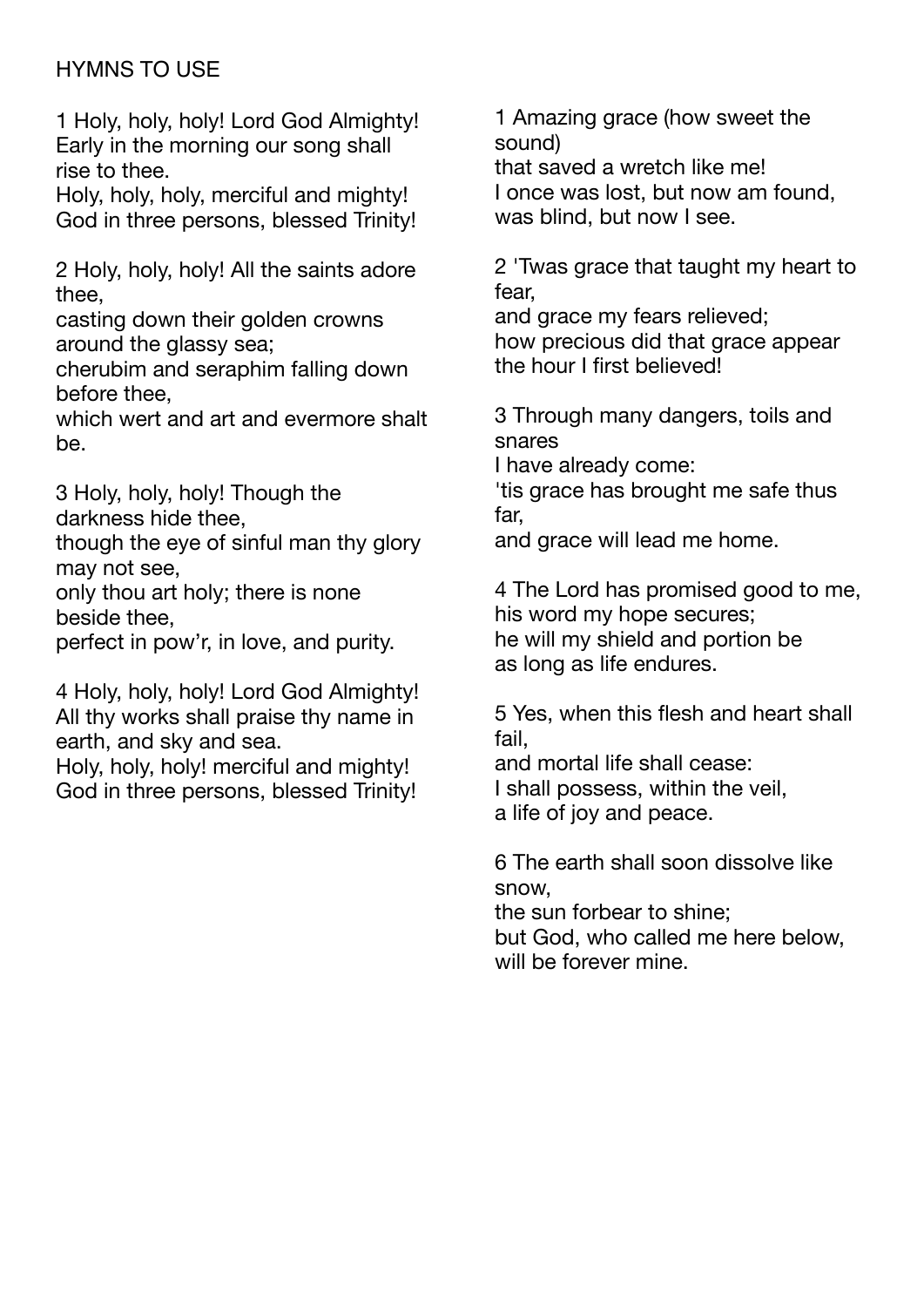Sermon - Adrian Morton John 21:1-19 "Come and have breakfast"

Are you a rower or a jumper?

Companies spend thousands of pounds on courses that try and tell us what sort of person we are.

We can have psychological tests, Myers-Briggs and numerous others that are designed to show us the kind of people we are.

And if we know what kind of people we are then we will also know how to get on with people who are different from us.

Our reading this morning reveals that there are at least 2 kinds of people in God's church.

Rowers or jumpers.

Let's look at our reading in more detail.

Peter had spent the last 3 years of his life with Jesus.

- He had seen numerous miracles.
- He had seen a storm calmed.
- He had tried the walking on water thing.
- He had seen Jesus crucified.
- He had denied Jesus 3 times.
- He had seen Jesus raised to life.

I'm sure his brain would have been muddled. He would have been in a state of utter confusion.

The recent events hadn't been what he had imagined.

Life was not turning out as he'd thought. Yes he had seen Jesus risen again but I'm sure that at this point he couldn't work it all out.

Now in this state of confusion Peter went and did what he loved to do. He went fishing.

v3 - *"I'm going out to fish," Simon Peter told them, and they said, "We'll go with you."* Because often when we are confused, when life is full of uncertainties we need to go out and do what we love to do.

Go and walk the dog, go for a bike ride. Go for a swim, a round of golf, go shopping. Whatever it is that you love to do go and do it.

And as we go we need to ask Jesus to come with us and connect with us.

Peter just went out and did what he loved to do.

So it then says that, *"they went out and got into the boat, and caught nothing."* How annoying would that have been?

We would have blamed God for that. Why couldn't I even catch some fish? Why did I lose 8 golf balls and shoot my worst ever score. Today of all days.

v4 - *Early in the morning, Jesus stood on the shore, but the disciples did not realize that it was Jesus.*

They were only 100 yards off shore. It wasn't that far really.

They didn't see Jesus because they weren't looking for Him.

#### Read v5-6…

v7 - *Then the disciple whom Jesus loved said to Peter, "It is the Lord!" As soon as Simon Peter heard him say, "It is the Lord," he wrapped his outer garment around him (for he had taken it off) and jumped into the water.*

You see Peter was a jumper. He acted first then thought about it later. And there will be some people like that in our church.

Let's just go and do it. Let's just build an extension. Let's organize a huge event. Let's do this, let's just get on and do that. What's the problem?

And the church needs people to do that. People like that are visionary's. We need people to be enthusiastic and bring ideas.

v8 - *The other disciples followed in the boat, towing the net full of fish, for they were not far from shore, about a hundred yards.*